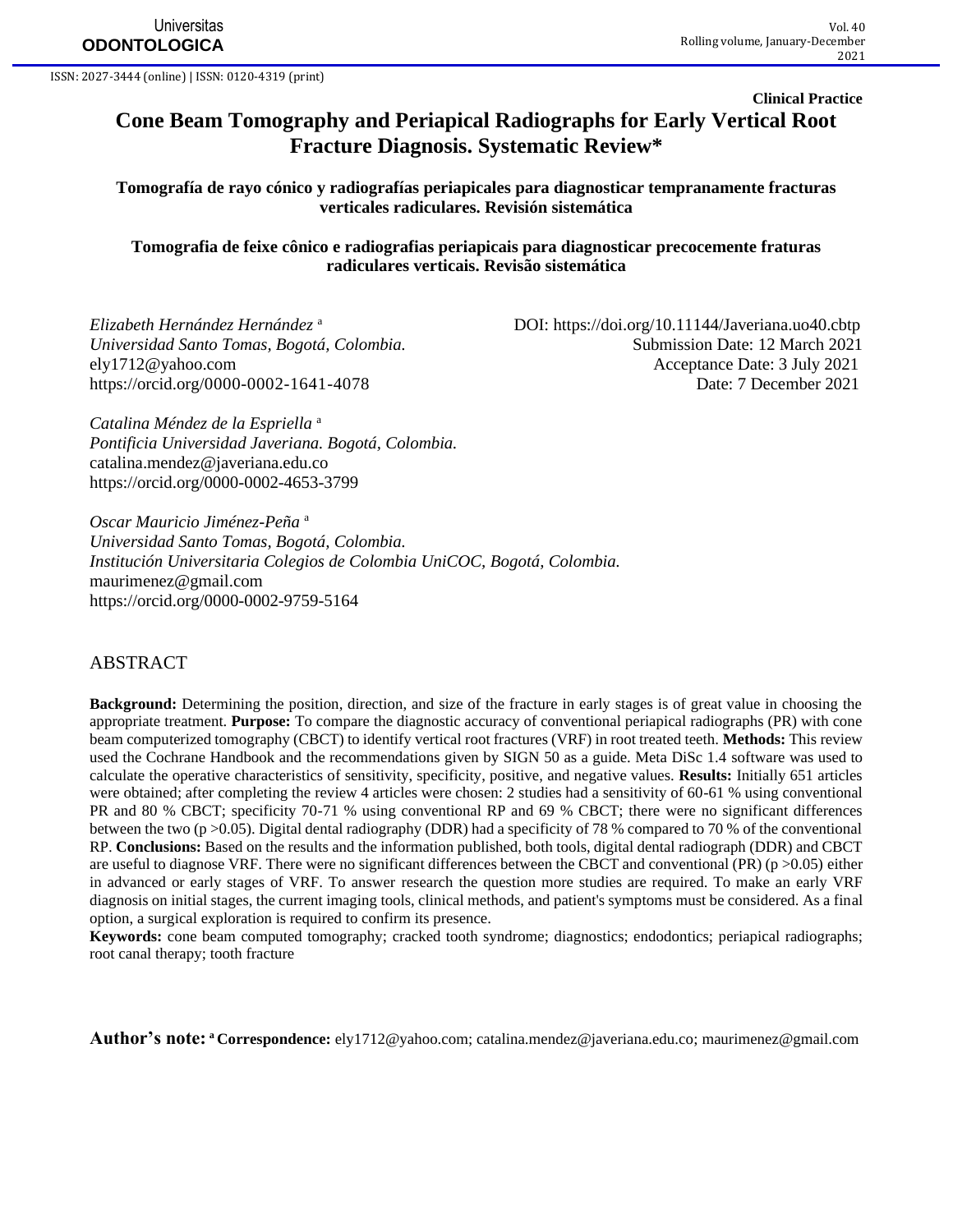#### RESUMEN

**Antecedentes:** Determinar la posición, dirección y tamaño de una fractura en etapas iniciales es de gran valor para elegir el plan de tratamiento adecuado. **Objetivo:** Comparar la precisión diagnóstica de las radiografías periapicales (RP) convencionales con la tomografía computarizada de rayo cónico (TCRC) para identificar fracturas radiculares verticales (FRV) en dientes con raíces tratadas. **Métodos:** Se tomaron el manual Cochrane y recomendaciones de SIGN 50 como guía para la revisión. Se utilizó el software Meta DiSc 1.4 para calcular las características operativas de sensibilidad, especificidad, valores positivos y negativos. **Resultados**: Se obtuvieron inicialmente 651 artículos y después de la revisión completa se eligieron 4: 2 estudios tuvieron una sensibilidad del 60-61 % usando RP convencional y 80 % TCRC; especificidad 70-71 % usando RP convencional y 69 % TCRC; no hubo diferencias significativas entre los dos (p> 0,05). La radiografía dental digital (RDD) tuvo una especificidad del 78 % frente al 70 % de la RP convencional. **Conclusiones:** Con base en los hallazgos y la información publicada, ambas herramientas, la RDD y la TCRC son útiles para el diagnóstico de FRV. No hubo diferencias significativas entre TCRC y RP convencional (p> 0,05), ni en etapas avanzadas ni en tempranas de VRF. Para responder a la pregunta de investigación se requieren más estudios. Para hacer un diagnóstico temprano de VRF en las etapas iniciales, se deben considerar las herramientas de imagen actuales, los métodos clínicos y los síntomas del paciente. Como última opción, se requiere una exploración quirúrgica para confirmar su presencia.

Palabras clave: diagnóstico; endodoncia; fractura de diente; fractura dental; radiografías periapicales; síndrome del diente agrietado; terapia de conducto radicular; tomografía computarizada de rayo de cono

#### RESUMO

**Antecedentes:** A determinação da posição, direção e tamanho da fratura em estágios iniciais é de grande valia na escolha do tratamento adequado. **Objetivo:** Comparar a acurácia diagnóstica de radiografias periapicais convencionais (RP) com tomografia computadorizada de feixe cônico (TCFC) para identificar fraturas radiculares verticais (FRV) em dentes tratados com raízes. **Métodos:** Esta revisão utilizou o Manual de Cochrane e as recomendações dadas pelo SIGN 50 como guia. O software Meta DiSc 1.4 foi usado para calcular as características operatórias de sensibilidade, especificidade, valores positivos e negativos. **Resultados:** Inicialmente foram obtidos 651 artigos; após a conclusão da revisão 4 artigos foram escolhidos: 2 estudos tiveram uma sensibilidade de 60-61 % usando RP convencional e 80 % TCFC; especificidade 70-71 % usando RP convencional e 69% TCFC; não houve diferenças significativas entre os dois ( $p > 0.05$ ). A radiografia dental digital (RDD) teve uma especificidade de 78 % em comparação com 70 % da RP convencional. **Conclusões:** Com base nos resultados e nas informações publicadas, ambas as ferramentas, RDD e TCFC são úteis para diagnosticar FRV. Não houve diferenças significativas entre a TCFC e a RP convencional ( $p > 0.05$ ) tanto em estágios avançados ou precoces de FRV. Para responder à pergunta de pesquisa são necessários mais estudos. Para fazer um diagnóstico precoce de FRV nos estágios iniciais, as ferramentas de imagem atuais, os métodos clínicos e os sintomas do paciente devem ser considerados. Como opção final, é necessária uma exploração cirúrgica para confirmar sua presença.

**Palavras-chave:** endodontia; fratura de dente; radiografias periapicais; síndrome do dente rachado; diagnósticos; terapia do canal radicular; tomografia computadorizada de feixe cônico

### **INTRODUCTION**

A vertical root fracture (VRF) is defined as a complete or incomplete fracture that begins at the root at any level, usually in the buccolingual direction (1). A prevalence of 2-5 % of VRF in endodontically treated teeth has been reported, compared to VRF in endodontically treated teeth that were extracted and had a prevalence of 11-20 % (2). In the clinical examination, some methods to diagnose VRF can be used, such as transillumination and dye test, radiographic projection, bite test, periodontal probing, presence of fistulous tracts, and exploratory surgery, if necessary (3,4). Yoshino *et al*. (5) found that 31.7 % teeth were extracted because of VRF and 93.6 % had endodontic treatment.

On the other hand, Fuss *et al*. (6) reported a 10.9 % prevalence of extractions due to VRF in endodontically treated teeth. Chang *et al.* (2), in a systematic review, investigated the diagnostic ability of cone beam computerized tomography (CBCT) to detect VRFs in endodontically treated teeth and found a prevalence of 40-90 %, with a sensitivity of 84-100 % and a specificity of 64-100 %. Diagnostic aids to identify VRF are conventional periapical radiographs (PR), with the limitation they show a twodimensional image that does not allow to visualize all the surfaces of the dental structure.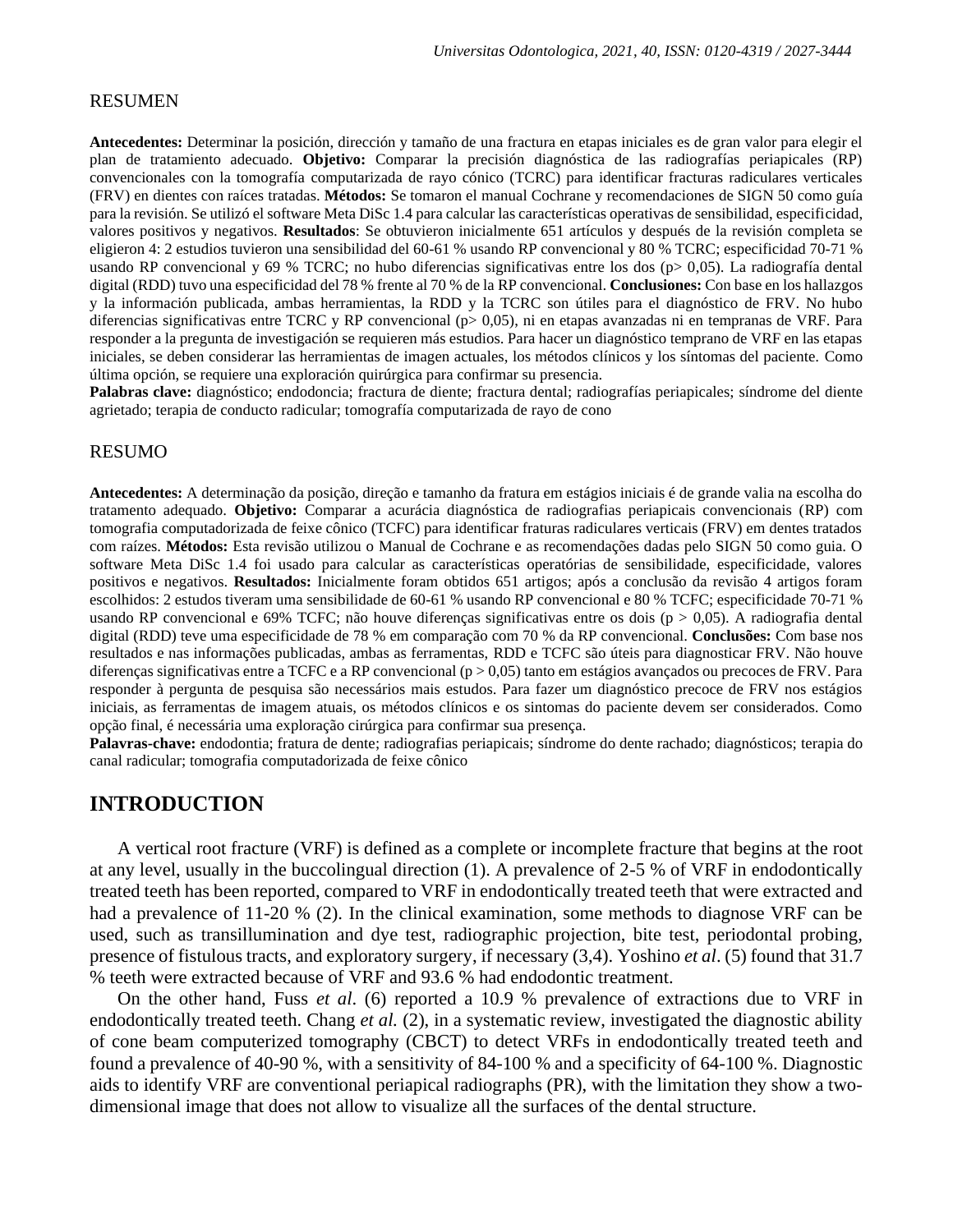There are other sensitive mechanisms such as the CBCT that has better results compared to conventional PR to identify VRF. The initial or early stage of a VRF and the overlapping of anatomical structures adjacent to the tooth may complicate the visualization of fracture lines in conventional PR, although they can only be observed when the fracture line and cone of the X-ray equipment are in the same plane or almost  $4^{\circ}$  apart (2). Tsesis *et al.* (7) conducted a systematic review in which they found there is a lack of evidence regarding the accuracy in the diagnostic evaluation in clinical and radiographic effectiveness to identify VRF in endodontically treated teeth.

Moreover, Eskandarloo *et al.* (8) reported a sensitivity of 74 %, a specificity of 62.2 %, and an accuracy of 67.2 % of CBCT for the detection of VRF. Unfortunately, the most traditional methods have limited reliability because many signs and symptoms are not specific to VRF. Therefore, distinguishing the difference between a VRF from a pulpal necrosis, an endodontic treatment failure, or periodontal disease is challenging (9). As previously mentioned, to visualize a VRF with a conventional PR, a good angulation of the X-ray cone is required; also, considering that the superposition of surrounding anatomical structures could make it even more difficult to visualize. For this reason, the plane of fracture is only observed in a third of the cases in conventional PR (10). Once the diagnosis is established, the prognosis of a VRF is poor; because there are currently no reliable methods to treat VRF and usually the affected tooth is removed (3). The presence of this pathology in an endodontically treated teeth has a great impact on the prognosis of the treatment.

Therefore, an early diagnosis of VRF is of great importance to avoid overtreatment and extensive bone loss (10). In this stage of clinical assessment, it must be considered that forces developed during endodontic treatment, such as root canal over-preparation, or the strength of gutta-percha obturation can result in dentinal fatigue or cracks causing VRF that will induce inflammation to the adjacent periodontium. Consequently, fractures can be found in the buccolingual direction, which extend from cervical to apical (11). It is worth mentioning that in a conventional PR a root fracture may not be seen because the intact segment can be superimposed over the fractured segment. In these cases, the diagnosis could be difficult clinically (3,4,12). With the CBCT, the images are in three dimensions (3D) with high resolution that allow to improve the diagnosis; however, there are few studies regarding the value of CBCT to identify root fractures (13-15).

Undoubtedly, being able to determine the position, direction, and size of a fracture is important to choose a treatment plan (4). The aim of this review was to determine if CBCT or conventional PR can help to identify a VRF to make a diagnose in its initial or early stage. There were no other reviews found at the time to add more information that can help to draw more accurate conclusions. For this reason, the purpose was to perform this search in four databases and to be able to make an analysis of the findings found. The research question was: Which diagnostic tool allows the initial identification of a VRF between CBCT and conventional PR in the endodontic practice?

### **MATERIALS AND METHODS**

A systematic review of the literature (SRL) of the years 2009-2018 was conducted through the PubMed, Scopus, Cochrane, and Web of Science databases. The CONSORT Statement was used to guide methodology decisions (16). The research question, "which diagnostic tool allows the initial identification of a vertical root fracture between CBCT and conventional PR in the endodontic practice?" was formulated for clarity and precision using the PICO mnemonic as follows: P, teeth with VRF; I, cone beam computerized tomography; C, conventional periapical radiograph; and OR, initial or early diagnosis of VRF; plus, S, experimental studies.

The inclusion and exclusion criteria are listed in Table1. The search strategy was carried out by using combinations of keywords through five formulas: Formula 1, with terms 1, 2, 3, and 5; formula 2, with terms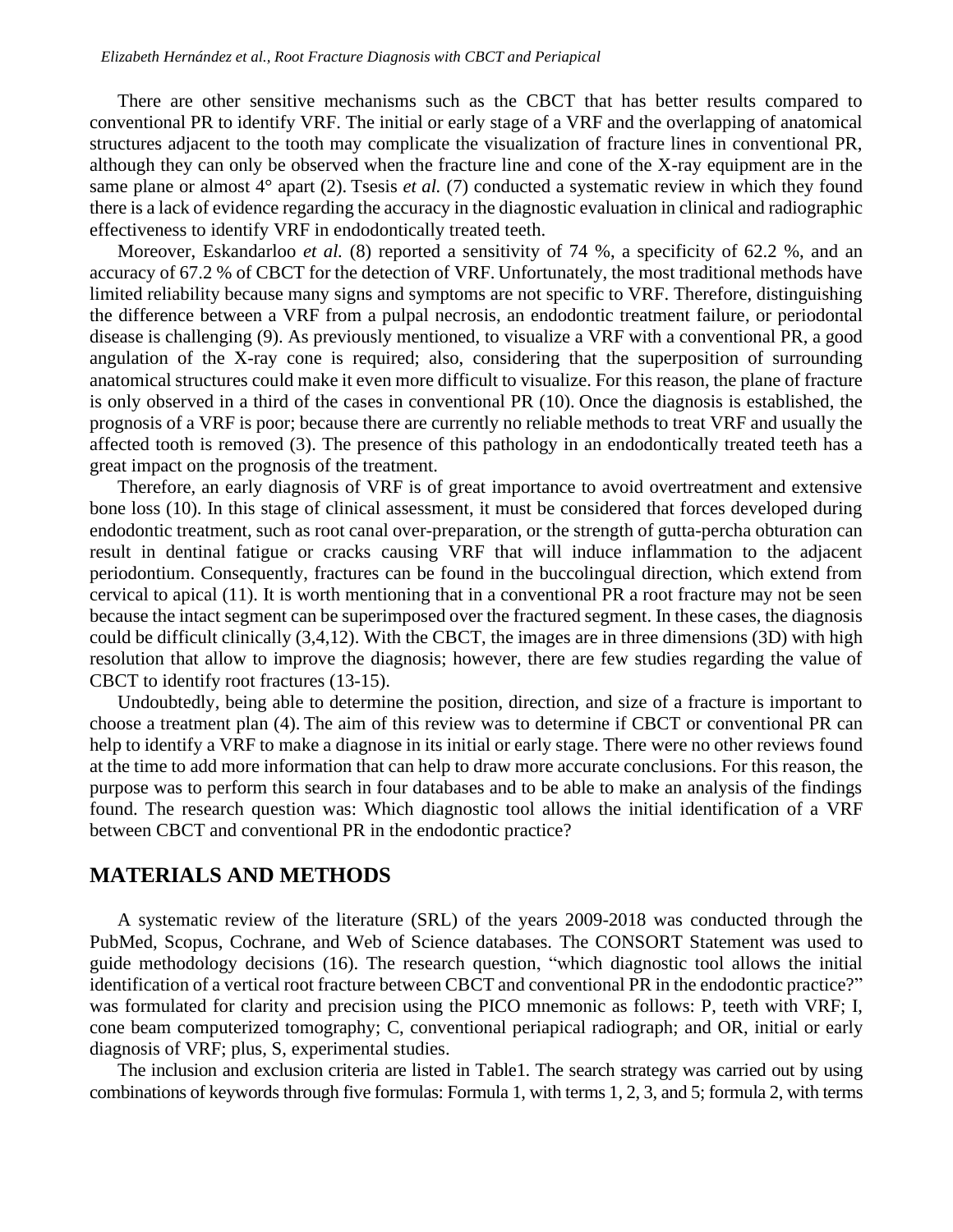1, 2, 4, and 5; Formula 3, with terms 1, 2, and 3; Formula 4, with terms 1, 2, and 4; Formula 5, with terms 1, 2, and 5 (table 2). The search filters were human, English, Spanish, and 2009-2018; all connected through the Boolean connector AND.

TABLE 1

| Inclusion and Exclusion Criteria   |                           |  |  |
|------------------------------------|---------------------------|--|--|
| <b>Inclusion Criteria</b>          | <b>Exclusion Criteria</b> |  |  |
| <b>Experimental studies</b>        | Case series               |  |  |
| Study population: human teeth      | Case studies              |  |  |
| Publication date: last 10 years    | Animal research models    |  |  |
| Endodontically treated teach       | Dental alveolar trauma    |  |  |
| VRFs caused by implants located on | Insufficient information  |  |  |
| antagonist or proximal teeth       |                           |  |  |

| t of proximate toom |         |  |
|---------------------|---------|--|
|                     |         |  |
|                     |         |  |
|                     |         |  |
|                     |         |  |
|                     |         |  |
|                     | TABLE 2 |  |
|                     |         |  |

| Formula Term Combinations to Perform the Search |  |
|-------------------------------------------------|--|
|                                                 |  |

| Formula<br><b>Terms</b> | <b>Combinations</b>                                                                                   |
|-------------------------|-------------------------------------------------------------------------------------------------------|
|                         | Diagnostic techniques AND procedures OR diagnosis, differential OR diagnosis, oral OR early diagnosis |
| 2                       | Tooth fracture OR vertical root fracture OR crack OR root fracture OR cracked tooth syndrome          |
| 3                       | Cone-beam computerized tomography OR CBCT OR cone-beam computed tomography                            |
| 4                       | Dental digital radiography OR dental radiology OR periapical radiography                              |
|                         | <b>Endodontics</b>                                                                                    |
|                         |                                                                                                       |

We performed a search of titles in the four databases to identify relevant or potentially relevant studies. Two reviewers, independently, examined and selected the relevant studies, discarded nonrelevant ones, and registered the content of the chosen articles to create table 3. The checklists for quality assessment of the studies followed the Cochrane Handbook for Systematic Reviews of Interventions (17) to analyze the accuracy and diagnosis of each article. This was carried out by two reviewers to reduce biases. Any disagreement between the reviewers was analyzed and resolved by discussing and consulting with all the authors of the study.

The analysis of methodological quality and level of evidence of the selected articles was done independently by the two reviewers. Agreement on recommendations between the two examiners was given by SIGN 50 (Scottish Intercollegiate Guidelines Network, 2012) (18), in which A represents the highest level of evidence and C the lowest. The Meta DiSc 1.4 software was used to calculate the operational characteristics of sensitivity, specificity, positive and negative values to plot the data in the receiver operating characteristics (ROC) plane, which is a sensitivity graph as a function of 1-specificity. 95 % confidence intervals were used, which are influenced by the size of the sample (19).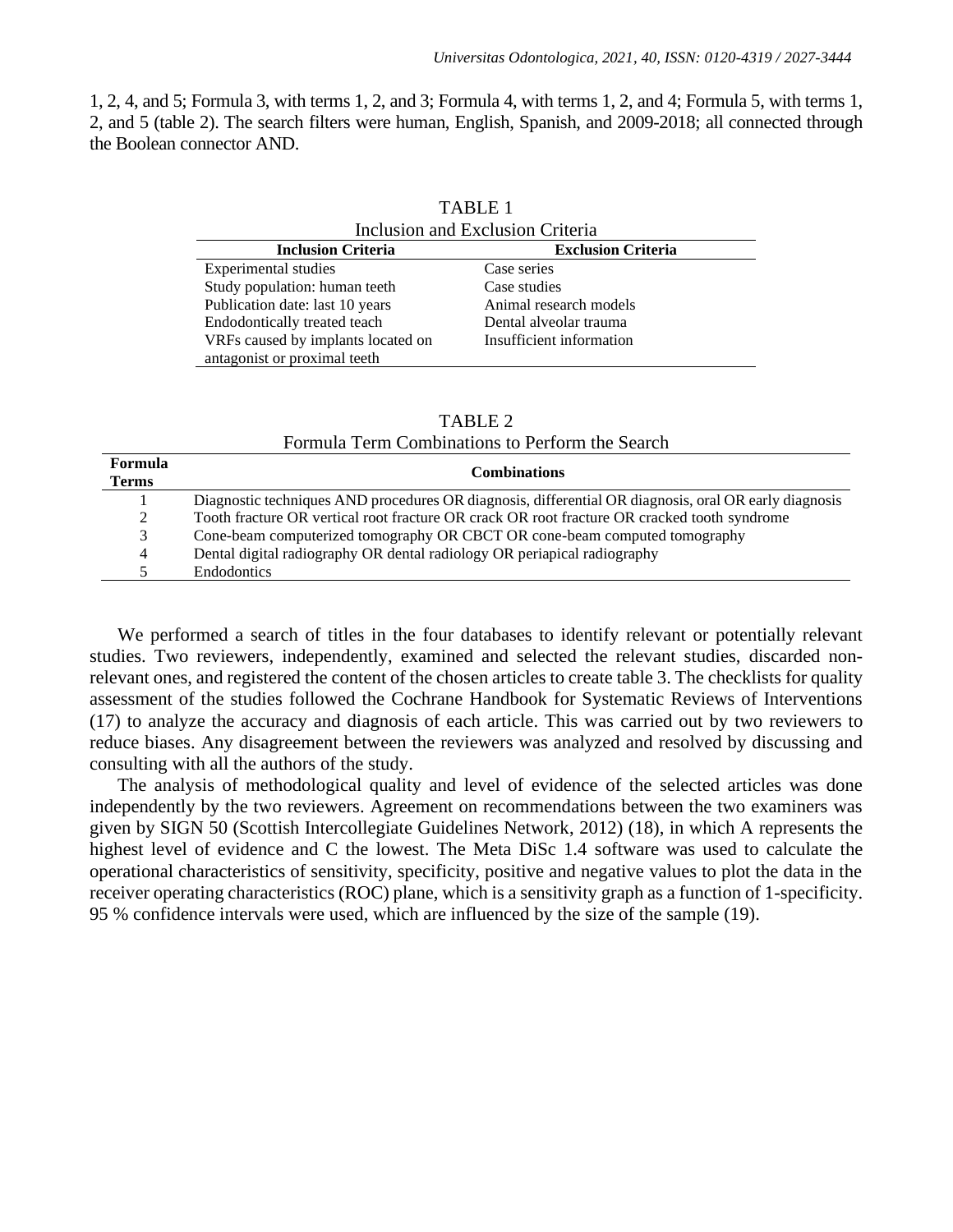*Elizabeth Hernández et al., Root Fracture Diagnosis with CBCT and Periapical* 

|                                                     |                                                                | <b>Selected Articles and Data Collected</b>                                                |                                                                                                                                                                                                                                                                                                                                                                                                                                                                            |                                                                                                                                                                                                                                                                                   |
|-----------------------------------------------------|----------------------------------------------------------------|--------------------------------------------------------------------------------------------|----------------------------------------------------------------------------------------------------------------------------------------------------------------------------------------------------------------------------------------------------------------------------------------------------------------------------------------------------------------------------------------------------------------------------------------------------------------------------|-----------------------------------------------------------------------------------------------------------------------------------------------------------------------------------------------------------------------------------------------------------------------------------|
| <b>Study</b>                                        | Queiroz et al. 2016<br>(20)                                    | Tofongchiha et al. 2011<br>(21)                                                            | Metska et al. 2012<br>(22)                                                                                                                                                                                                                                                                                                                                                                                                                                                 | Huang et al. 2014 (23)                                                                                                                                                                                                                                                            |
|                                                     |                                                                | <b>Tooth Characteristics</b>                                                               |                                                                                                                                                                                                                                                                                                                                                                                                                                                                            |                                                                                                                                                                                                                                                                                   |
| Teeth<br>endodontically<br>treated                  | 20 uniradicular teeth                                          | 230 uniradicular teeth                                                                     | 39 endodontically<br>treated teeth                                                                                                                                                                                                                                                                                                                                                                                                                                         | 37 endodontically<br>treated teeth with VRF                                                                                                                                                                                                                                       |
| Prevalence of VRF No investigated                   |                                                                | No investigated                                                                            | No investigated                                                                                                                                                                                                                                                                                                                                                                                                                                                            | Not specified                                                                                                                                                                                                                                                                     |
| Specificity                                         | $(0.85 - 0.98)$                                                | 70% (CR), 78% (DDR)                                                                        | 56% (Newtom 3G),<br>80% (3D Accuitomo<br>170)                                                                                                                                                                                                                                                                                                                                                                                                                              | Not reported                                                                                                                                                                                                                                                                      |
| Sensibility                                         | $(0.47 - 0.77)$                                                | 60% (CR), 61% (DDR)                                                                        | 75% (Newtom<br>3G), 100% (3D<br>Accuitmo170)                                                                                                                                                                                                                                                                                                                                                                                                                               | Not reported                                                                                                                                                                                                                                                                      |
| Positive predictive Not reported<br>value           |                                                                | Not reported                                                                               | 75% (Newtom 3G),<br>90% (3D Accuitomo<br>170)                                                                                                                                                                                                                                                                                                                                                                                                                              | Not reported                                                                                                                                                                                                                                                                      |
| Negative<br>predictive value                        | Not reported                                                   | Not reported                                                                               | 55% (Newtom<br>3G), 100% (3D<br>Accuitomo170)                                                                                                                                                                                                                                                                                                                                                                                                                              | Not reported                                                                                                                                                                                                                                                                      |
| Test accuracy                                       | Not reported                                                   | $*$ CR - 65%<br>* DDR - 70%                                                                | 68% (Newtom 3G),<br>93% (3D<br>Accuitomo170)                                                                                                                                                                                                                                                                                                                                                                                                                               | Not reported                                                                                                                                                                                                                                                                      |
| Bias control                                        | Not reported                                                   | Not reported                                                                               | Three blinded<br>endodontists assessed<br>all the images<br>independently twice                                                                                                                                                                                                                                                                                                                                                                                            | Not reported                                                                                                                                                                                                                                                                      |
|                                                     |                                                                | <b>Study Characteristics</b>                                                               |                                                                                                                                                                                                                                                                                                                                                                                                                                                                            |                                                                                                                                                                                                                                                                                   |
| Study design<br>Study setting<br>Inclusion criteria | Experimental in-vitro<br>Academic institution<br>Not specified | Experimental in-vitro<br>Not specified<br>Single rooted human<br>teeth with closed apices. | Experimental in-vitro<br>Academic institution<br>*Patients from 2009-<br>2011 with clinical and<br>radiographic signs<br>suggesting the<br>presence of VRF in<br>endodontically treated<br>teeth.<br>*Pain on percussion<br>and/or palpation,<br>presence of deep<br>isolated periodontal<br>pocket (bone loss),<br>presence of multiple<br>sinus tracts, and halo<br>or J-type radiolucency<br>around the<br>corresponding tooth on<br>the periapical<br>radiograph (PR). | Experimental in-vitro<br>Not specified<br>*Teeth extracted after<br>clinical diagnosis of<br>VRF.<br>*Only extracted teeth<br>without evident root<br>surface damage.<br>*All teeth must have<br>had at least 1VRF line<br>on the root surface<br>confirmed by 2<br>endodontists. |
| Exclusion criteria Not specified                    |                                                                | Internal or external<br>fracture and roots with<br>severe curvatures                       | Not specified                                                                                                                                                                                                                                                                                                                                                                                                                                                              | Not specified                                                                                                                                                                                                                                                                     |
| Level of evidence                                   | $2 -$                                                          | $2+$                                                                                       | $2+$                                                                                                                                                                                                                                                                                                                                                                                                                                                                       | $2 -$                                                                                                                                                                                                                                                                             |
| Grade of<br>recommendation                          | C                                                              | B                                                                                          | B                                                                                                                                                                                                                                                                                                                                                                                                                                                                          | $\mathbf C$                                                                                                                                                                                                                                                                       |

TABLE 3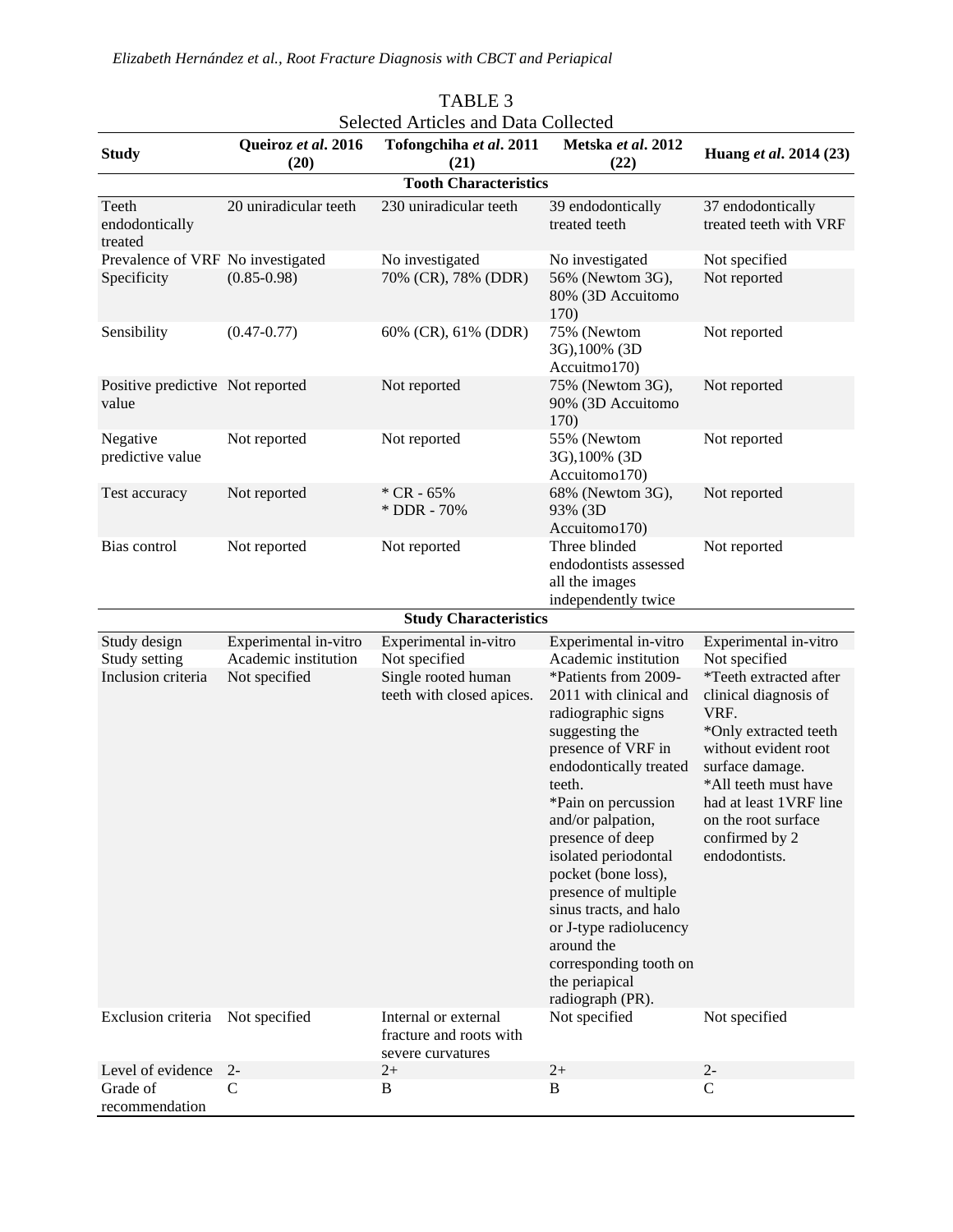| Ranking                                     | Q1                                                                                                                                                                                                                                                                                               | Q1                                                                                                                                                                                                                                                                                                                                      | Q2                                                                                                                                      | Q1                                                                                                                                                                                                                 |
|---------------------------------------------|--------------------------------------------------------------------------------------------------------------------------------------------------------------------------------------------------------------------------------------------------------------------------------------------------|-----------------------------------------------------------------------------------------------------------------------------------------------------------------------------------------------------------------------------------------------------------------------------------------------------------------------------------------|-----------------------------------------------------------------------------------------------------------------------------------------|--------------------------------------------------------------------------------------------------------------------------------------------------------------------------------------------------------------------|
|                                             |                                                                                                                                                                                                                                                                                                  | <b>Index Test</b>                                                                                                                                                                                                                                                                                                                       |                                                                                                                                         |                                                                                                                                                                                                                    |
| CBCT model<br>(Voxel size)                  | N/A                                                                                                                                                                                                                                                                                              | N/A                                                                                                                                                                                                                                                                                                                                     | $*$ Newtom 3G. 110 kv,<br>3.90 - 5.6 mA (QR<br>SLR, Verona, Italy).<br>* 3D Accuitomo 170.<br>90 kv, 5 mA (J. Morita,<br>Kyoto, Japan). | $\mu$ - CT (Triumph X-0<br>Ct System; Gamma<br>medical Ideas,<br>Northridge, California)                                                                                                                           |
| model                                       | Periapical machine * GX-770 periapical<br>machine (Gendex<br>Dental Systems, Lake<br>Zurich, IL; 70 Kvp, 7<br>mA, exposure time<br>0.08"<br>*DBSWIN software<br>(DüRR Dental,<br>Bietigheim-Bissingen,<br>Germany)                                                                               | Plameca Dental X-ray<br>unit<br>(Plameca, Finland)                                                                                                                                                                                                                                                                                      | N/A                                                                                                                                     | N/A                                                                                                                                                                                                                |
|                                             |                                                                                                                                                                                                                                                                                                  | <b>Imaging Parameters</b>                                                                                                                                                                                                                                                                                                               |                                                                                                                                         |                                                                                                                                                                                                                    |
| <b>CBCT</b>                                 | N/A                                                                                                                                                                                                                                                                                              | N/A                                                                                                                                                                                                                                                                                                                                     | Voxel size for Newtom 80 kv, 90 µA, field of<br>$3G - 2$ mm<br>Voxel size for 3D<br>Accuitomo - 0.08 mm                                 | view 29.59 mm<br>Acquisition time 5<br>minutes y 512 slices.                                                                                                                                                       |
| Periapical<br>radiograph<br>type/parameters | * Radiographs were<br>taken in an orthoradial<br>incidence $(0^{\circ})$<br>horizontal and vertical<br>angles indicated by a<br>of a custom holder<br>designed to maintain<br>the specimen, the film<br>holding device, and the NY, USA)<br>image receptor in a<br>reproducible<br>relationship. | * 63 kVp, 8 mA<br>*Exposure time:<br><b>Conventional Radiograph</b><br>$(CR) - 0.16"$<br>Direct Digital<br>protractor) with the aid Radiograph (DDR) - 0.1"<br>* Kodak E speed No. 2<br>periapical film (Eastman-<br>Kodak Co, Rochester,<br>Processed manually for<br>15" at 22°C with Teifsaz<br>chemicals<br>(Teifsaz, Tehran, Iran) | N/A                                                                                                                                     | N/A                                                                                                                                                                                                                |
| <b>Examiners</b>                            |                                                                                                                                                                                                                                                                                                  |                                                                                                                                                                                                                                                                                                                                         |                                                                                                                                         |                                                                                                                                                                                                                    |
| Interpreters                                | 3 calibrated examiners                                                                                                                                                                                                                                                                           | 2 observers (who had<br>more than 10 years'<br>experience in dental<br>radiography).                                                                                                                                                                                                                                                    | 3 observers assessed all Not defined<br>images twice and<br>independently.                                                              |                                                                                                                                                                                                                    |
| <b>Blinding</b>                             | Not specified                                                                                                                                                                                                                                                                                    | The observers were not<br>aware of the fractured<br>teeth distribution.                                                                                                                                                                                                                                                                 | The observers did not<br>receive clinical<br>information before<br>examination.                                                         | Fisher exact test was<br>used to evaluate<br>fracture width $>100$<br>$\mu$ m y $\leq$ 100 $\mu$ m,<br>fracture line extension<br>within the apical 3mm<br>were associated with<br>the number of fracture<br>lines |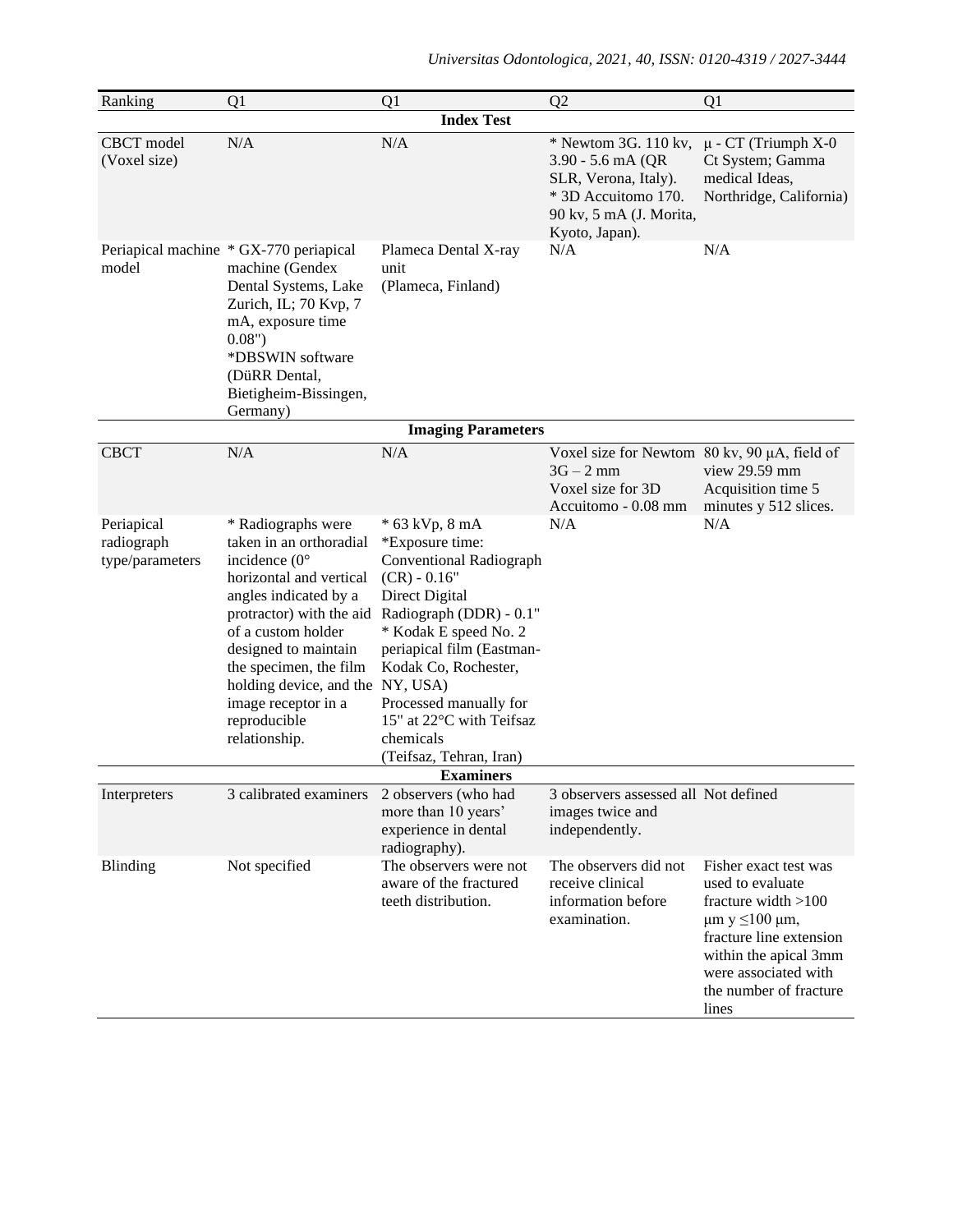| Agreement          | Intra-observer and<br>inter-observer<br>reproducibility were<br>evaluated by using<br>Kappa test. The scores<br>were compared with<br>the gold standard by<br>use the operating<br>characteristics curve<br>(ROC). Significance<br>level of 5% | * Cohen's kappa<br>statistics.<br>$*$ X <sup>2</sup> test to compare two<br>observers 'diagnosis.                                                                                                    | Intra-observer<br>agreement (Cohen<br>Kappa) was calculated<br>for each observer and<br>for each scanner<br>independently. Used<br>the interclass<br>correlation coefficients<br>(ICCs).                                                                          | Application of 9-μm<br>CT can be accurately<br>used for early detection<br>of VRF. Fracture<br>characteristics (e.g.,<br>number of fracture<br>lines, extension of<br>fracture line) may<br>affect the fracture<br>width. Appropriate use<br>of µ-CT technology<br>can be helpful for early<br>diagnosis of VRF. |
|--------------------|------------------------------------------------------------------------------------------------------------------------------------------------------------------------------------------------------------------------------------------------|------------------------------------------------------------------------------------------------------------------------------------------------------------------------------------------------------|-------------------------------------------------------------------------------------------------------------------------------------------------------------------------------------------------------------------------------------------------------------------|------------------------------------------------------------------------------------------------------------------------------------------------------------------------------------------------------------------------------------------------------------------------------------------------------------------|
| <b>Conclusions</b> | Digital subtraction<br>radiography could be<br>considered as an<br>alternative tool or the<br>investigation of VRFs<br>because of its<br>comparable diagnostic<br>accuracy to existing<br>methods.                                             | No significant difference<br>was seen between the<br>two techniques. The<br>specificity of DDR was<br>slightly better than CR,<br>and their accuracy and<br>sensibility showed small<br>differences. | The results of our<br>study support the use<br>of 3D Accuitomo 170<br>for the detection of<br>VRFs in<br>endodontically treated<br>teeth. They also<br>suggest that the<br>reproducibility and<br>accuracy in VRF<br>detection depend on<br>the CBCT system used. |                                                                                                                                                                                                                                                                                                                  |

*Elizabeth Hernández et al., Root Fracture Diagnosis with CBCT and Periapical* 

651 titles were identified in the Pub Med, Scopus, Cochrane, and Web of Science databases. After applying the filters, the number was reduced to 242 titles. The next step included a review of 212 articles with abstracts through which studies that did not meet the inclusion criteria were eliminated. From this screening there were 25 eligible articles, which were read in full text. At the end, 4 articles met all the search criteria (Figure 1). A critical reading following the CONSORT guidelines was performed to determine the validity and applicability of the research findings described the final sample of 4 articles  $(20-23)$ .

The study's flow diagram shows the study selection process for the systematic review. The search was conducted August 2018.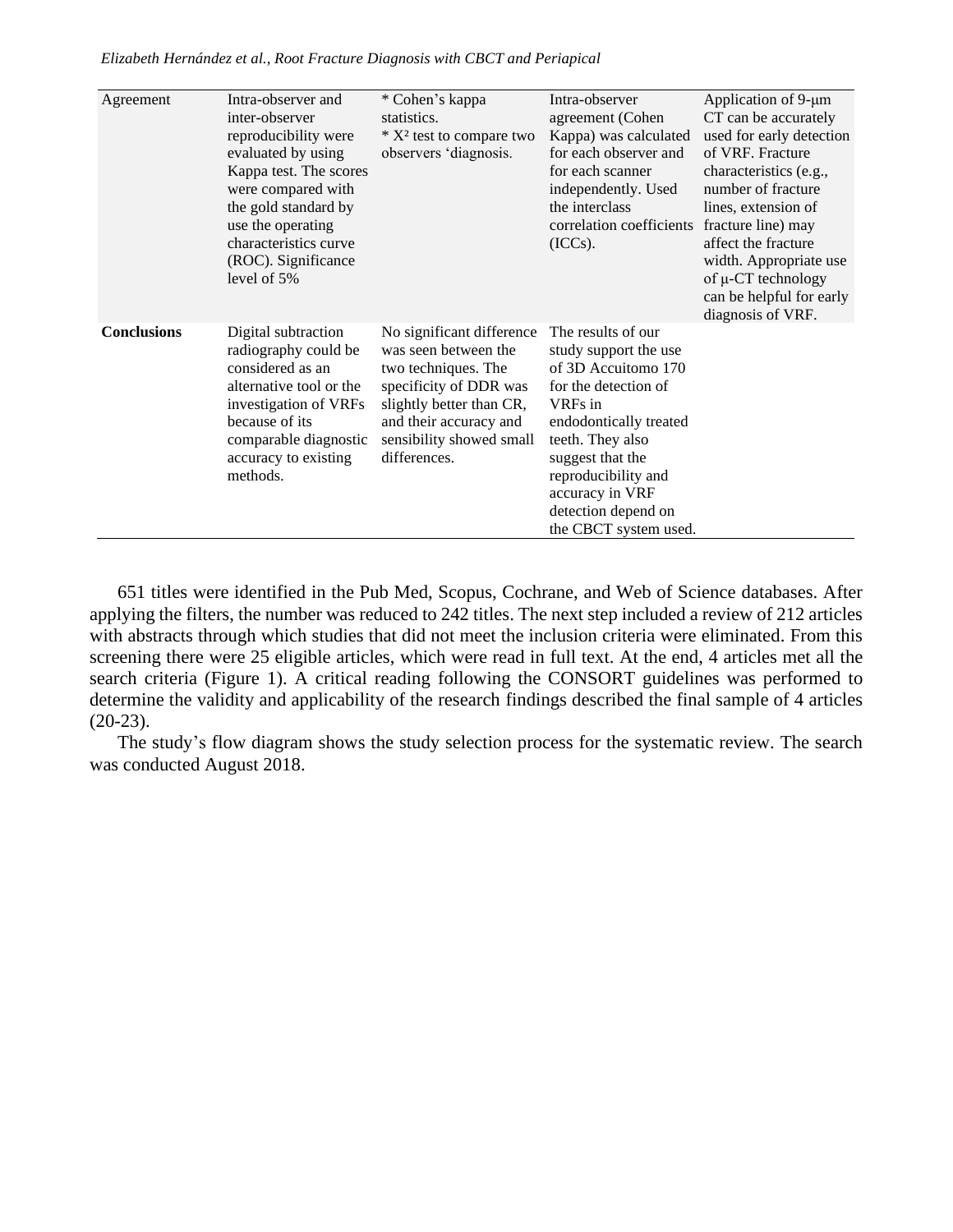

Flow Diagram

# **RESULTS**

The sample size in the 4 studies ranged from 20 to 230 endodontically treated teeth. As for the reference test, that is, surgical exploration, extraction, or retreatment, it was only reported in one study (21). Sensitivity values were reported in 2 studies and varied between 60-61 % in PR and 80 % in CBCT (20, 22). Specificity values varied between 70-71 % in PR and 69 % in CBCT. A better sensitivity was observed by Metska *et al.* (22) at 81 %, though there were no significant differences between both (p> 0.05) (Figure 2). Regarding specificity, it was observed that DDR is more specific to diagnose VRF when compared to conventional PR due to the variety of image tools that let to observe the teeth with different color shades (21). Values were plotted in a plane showing the ROC curve in which both studies are located above the diagonal, indicating acceptable sensitivity and specificity (20,21) (Figure 3). Queiroz *et al*. (20), using PR/digital abduction radiography (DAR), reported a specificity of 85-98 % and a sensitivity of 47-77 %. Huang *et al*. (23) did not report specificity or sensitivity in their study with CBCT.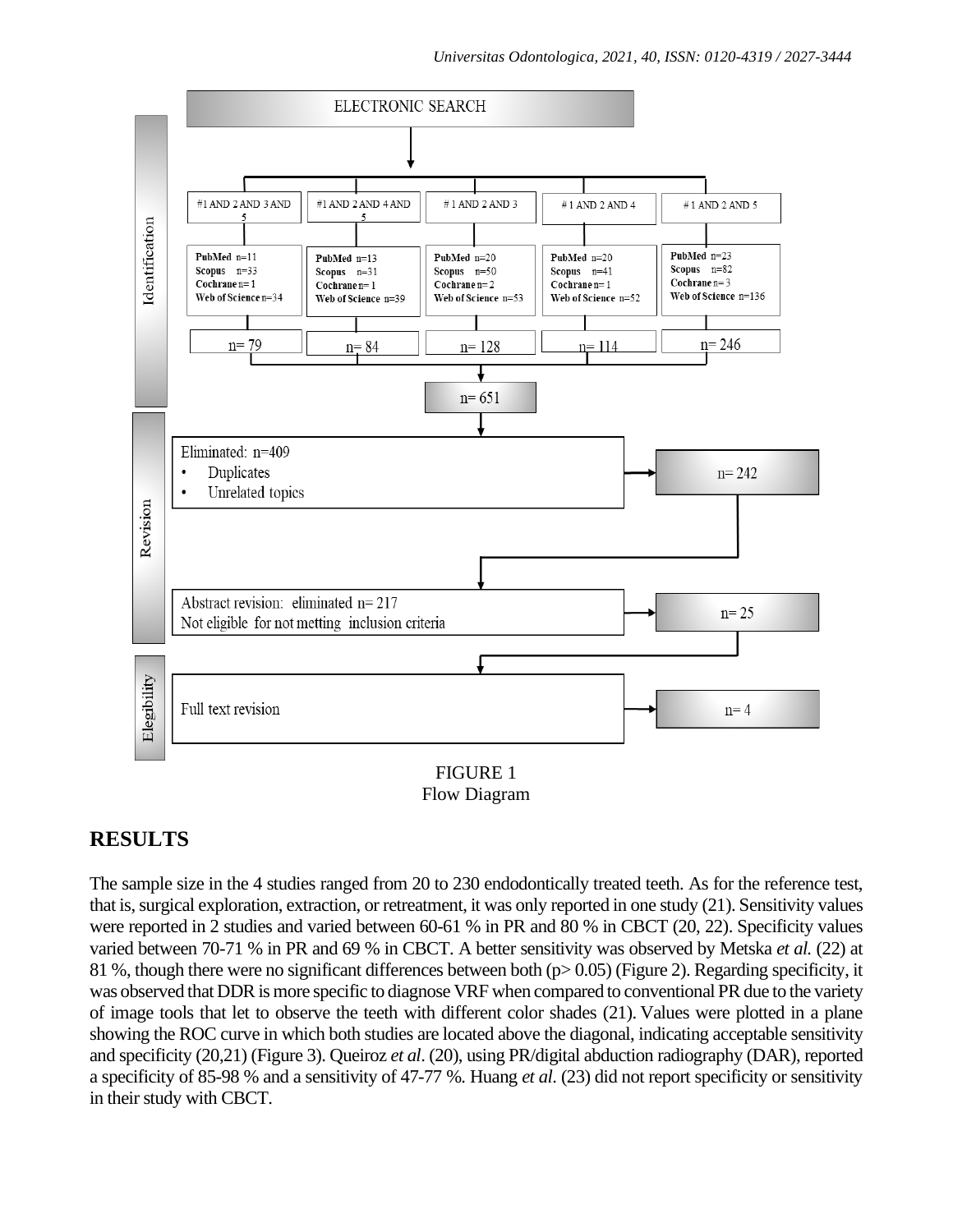

Regarding sensitivity, no statistically significant differences were found between tests (p>0.05). However, from a descriptive viewpoint, the test in Metska *et al.* (23) reports greater sensitivity**.** Regarding the specificity, no statistically significant differences were found between tests (p>0.05). Nevertheless, it can be observed descriptively that the test in Tofangchiha *et al.* (21) (RDD/DDR) showed greater specificity.



The ROC plot of the studies shows 3 studies are above the main diagonal, which indicates that the sensitivity and specificity were appropriate.  $\overline{O}$  and  $\overline{O}$  can be structured space space  $\overline{O}$  space space space space space space space space space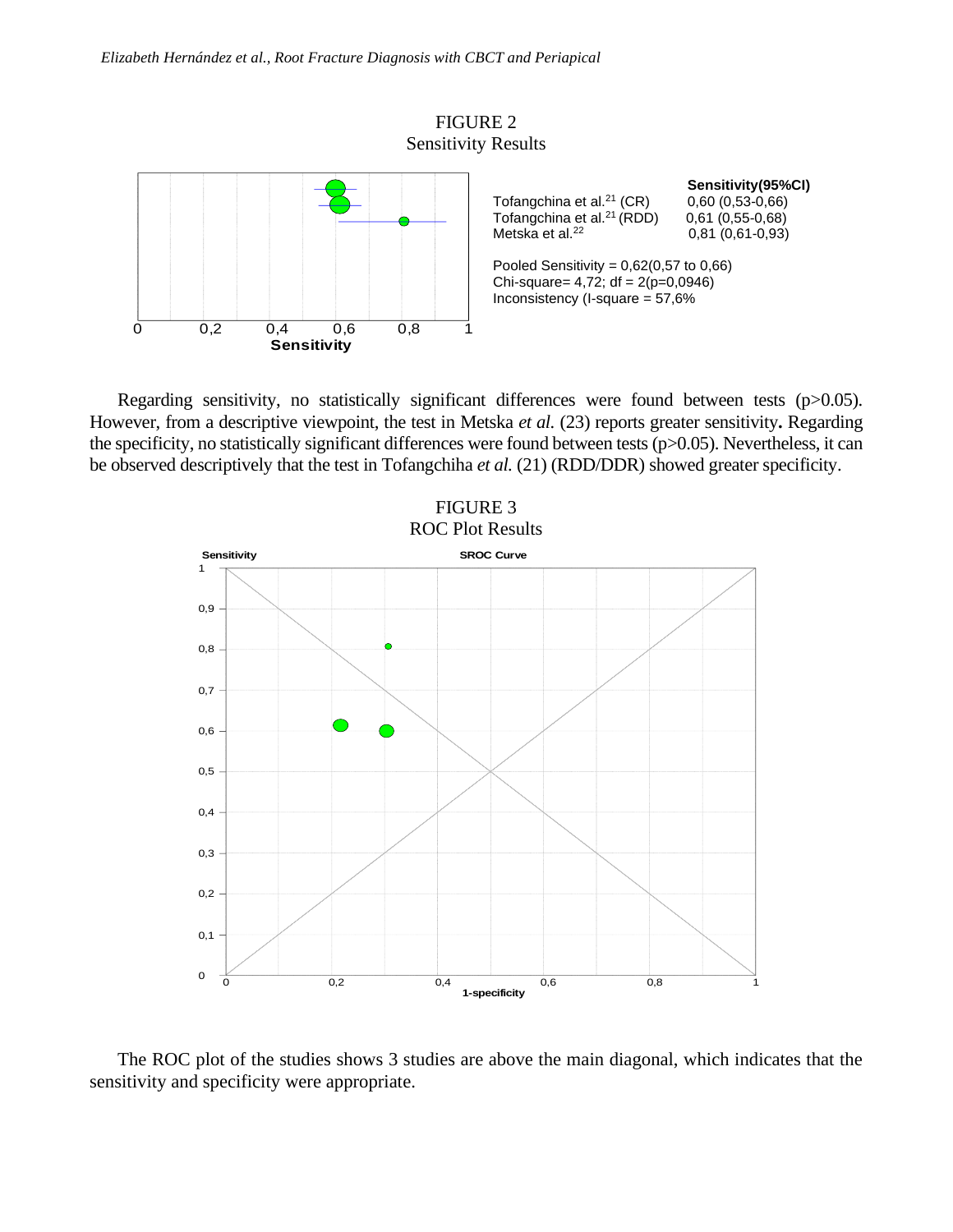### **DISCUSSION**

This systematic review sought to determine, according to the literature, which of the two diagnostic tools CBCT and conventional PR is the most accurate to identifying VRF in initial or early stages. Based on the Cochrane Handbook (17), there are reviews that could end up with a few articles to conduct an analysis. Four studies were considered eligible for inclusion. However, all the articles had a high risk of bias due to imprecisions in reporting ranges of diagnostic ability; three studies had a small sample size (21- 23), all used different radiographic equipment and CBCT, image parameters, and diagnostic techniques (24). The findings should be viewed with caution because the radiological interpretation is not the same in each situation, which may affect the sensitivity and specificity values (25,26). For example, a more conservative observer might interpret a root fracture as such, only if a bony area that would produce a high specificity value and a low sensitivity value is clearly seen in the image, while a less conservative observer can report the presence of a fracture despite artifacts near the area (27). The difference in training and experience (e.g., oral radiologists v. endodontists) can be a significant variable of the diagnostic source. Therefore, these findings cannot reflect the interpretation capacity of the observers (2). Due to the limited number of studies included in this review, it is not possible to make an objective analysis to determine more accurately the impact of the use of diagnostic tools (CBCT and PR).

However, the interpretations presented in the included studies based on interpretations of endodontists and oral radiologists trained in diagnostic tools. The reproducibility of the four studies is limited because there was no information in two studies on the scores of "agreement between observers" (22,23); it was presented as a limitation. It should also be mentioned that only 2 studies reported the positive and negative predictive values (20,21), which was considered another limitation to make a descriptive analysis of positive and negative predictive values.

Nevertheless, two articles were able to represent in a ROC's plane, where the sensitivity and specificity were compared. Youssefzadeh *et al.* (28), after an *in vivo* diagnostic study of VRF, reported a sensitivity of (PR)/(CR) of 23 %, which is mentioned in the article as PR. Tofangchiha *et al*. (21) found that although many fractures are not accessible to clinical examination, it is worth mentioning that PR and DDR serve well as diagnostic tools. The intraoral film can provide a resolution of more than (20 lp mm) 1, while current digital systems can provide a resolution of (7 lp mm) 1. Despite this, the level of agreement in this study with digital system and with radiographic film were the same. These studies support the results of Queiroz *et al.* (20), who reported a specificity of 85-98 % and a sensitivity of 47-77 %, considering the use of the subtraction radiograph, used in DDR, as an alternative tool to visualize a VRF due to the diagnostic accuracy comparable with existing methods.

Usually, visualization is difficult due to the superimposition of the fracture line by the sealing material. Even with methods such as CBCT, the presence of gutta-percha decreases the diagnostic accuracy (24,29). The CBCT allows obtaining 3D images of dental arches with high spatial resolution and low radiation compared with the computed tomography (30). Some studies support the use of CBCT to detect VRF in teeth endodontically treated (31,32). However, in those studies fractures were created artificially, which may differ from those that occur "naturally." Also, when the identification of VRF with CBCT was analyzed, there were always differences in precision between *ex vivo* and *in vivo* (33,34).

Studies of CBCT have shown greater sensitivity and specificity than PR to detect tooth fracture lines (31). In contrast to those studies, Chang *et al*. (2) state that due to the imprecision of reported ranges and biases observed in their systematic review, they determined that there is insufficient evidence to suggest CBCT is reliable to identify VRF in endodontically treated teeth. The resolution of CBCT depends on the size of the voxel, focal point, kV, and CBCT settings (35). The smaller the voxel size, the higher the CBCT resolution (32). Therefore, a higher resolution may be required to detect a longitudinal fracture.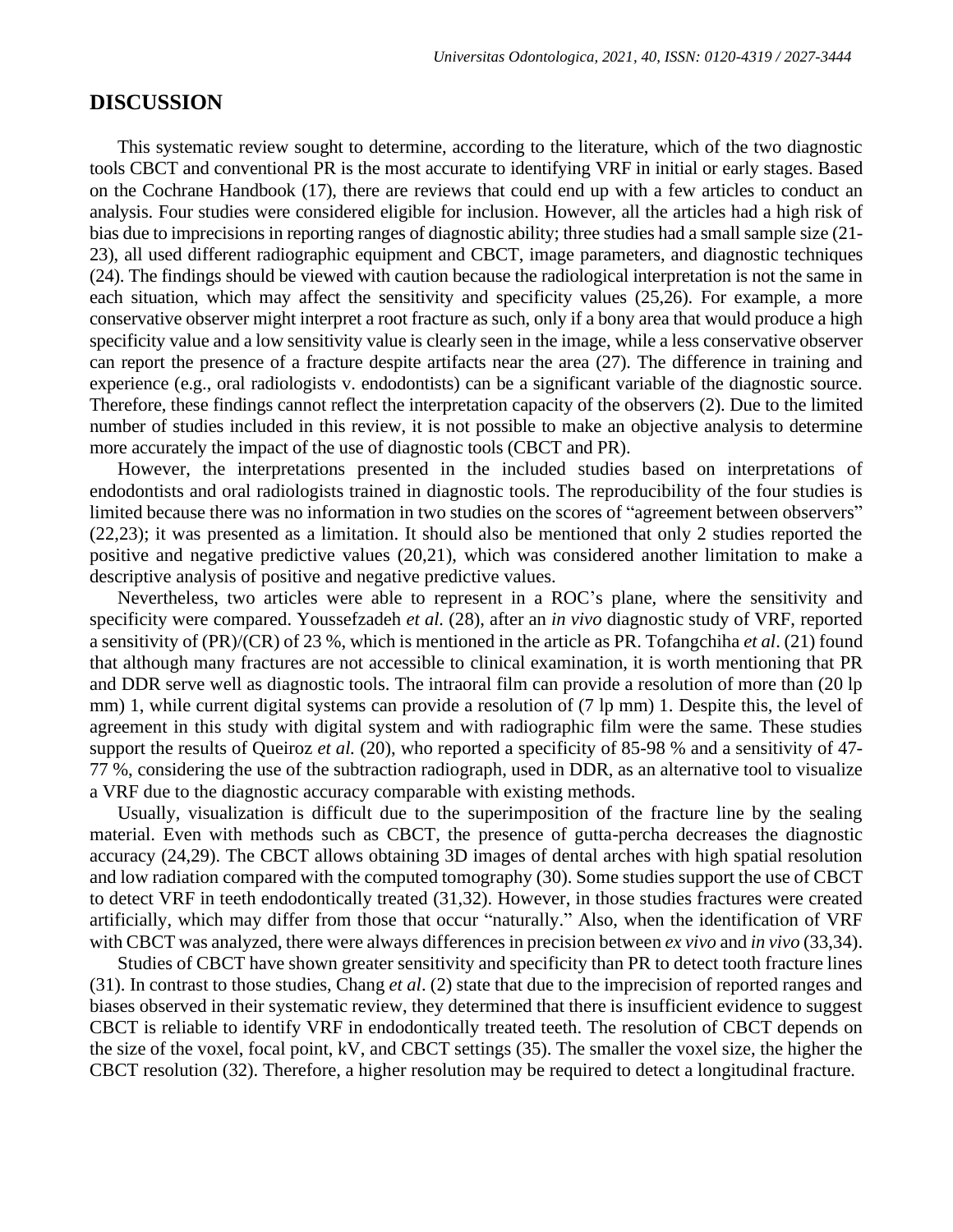A recent systematic review by Corbella *et al*. (36) evaluated the ability to diagnose teeth with and without endodontic treatment, analyzing separately *in vivo* and *ex vivo* studies. The authors concluded there is a limited number of studies and there is no evidence to suggest CBCT can provide an additional benefit to diagnose VRF in teeth with endodontic treatment. Likewise, Rosen *et al.* (37) examined the efficacy of CBCT in endodontics, concluding there is insufficient evidence to support efficacy in the diagnosis using CBCT, which means that its potential impact to improve patient outcomes and reduce the cost-benefit ratio is questionable. There is concern about an increase in the indiscriminate and unjustified use of CBCT. The principles of "ALARA" (as low as reasonably achievable) should be considered when deciding to take CBCT images because it is now known that any exposure to ionizing radiation it can have potentially harmful effects (38). According to the American Academy of Oral and Maxillofacial Radiology and the American Association of Endodontists, the decision to take CBCT should only be considered "if the intraoral and radiographic 2D clinical examination are inconclusive to detect vertical root fracture" (39). In the European guidelines, described in the Sedentexct project, clinicians should keep in mind that, even if a CBCT image is taken, root fillings limit diagnostic accuracy (40).

As limitations, we found there were only 4 studies with limited data available; even though, we asked the authors for additional information, which could have helped to conduct a complete statistical analysis. Therefore, it is more difficult to draw definitive conclusions. The results could lead to continue a more thorough search on the issue to draw more precise conclusions.

### **CONCLUSIONS**

Based on our findings and the information found in the literature inspected, both tools, DDR and CBCT are useful to diagnose VRF. There were no significant differences between the CBCT and PR (p>0.05), though in advanced stages, not in initial or early stages. The research question could not be answered because more and better studies are required. To make an early diagnosis in the initial stages of VRF, current imaging tools, clinical methods, and patient's symptoms must be considered. As a final option, a surgical exploration is required to confirm the presence of a VRF to choose an adequate treatment plan.

# **RECOMMENDATIONS**

Conduct comparative clinical studies and other systematic reviews with more recent literature to provide stronger and more current evidence when comparing CBCT and PR/DDR as a VRF diagnosis tools in initial stages of the endodontic treatment.

# **ACKNOWLEDGEMENTS**

To the Universidad Santo Tomas's Dental School, and Dr. James Gutmann for their support and advice in this study.

### **REFERENCES**

- 1. Adorno CG, Yoshioka T, Jindan P, Kobayashi C, Suda H. The effect of endodontic procedures on apical crack initiation and propagation ex vivo. Int Endod J. 2013 Aug; 46(8): 763-768.<https://doi.org/10.1111/iej.12056>
- 2. Chang E, Lam E, Shah P, Azarpazhooh A. Cone-beam computed tomography for detecting vertical root fractures in endodontically treated teeth: a systematic review. J Endod. 2016 Feb; 42(2): 177-185.<https://doi.org/10.1016/j.joen.2015.10.005>
- 3. Tamse A. Vertical root fractures in endodontically treated teeth: diagnostic signs and clinical management. Endod Top. 2006 Mar; 13(1): 84–94[. https://doi.org/10.1111/j.1601-1546.2006. 00200.x](https://doi.org/10.1111/j.1601-1546.2006.%2000200.x)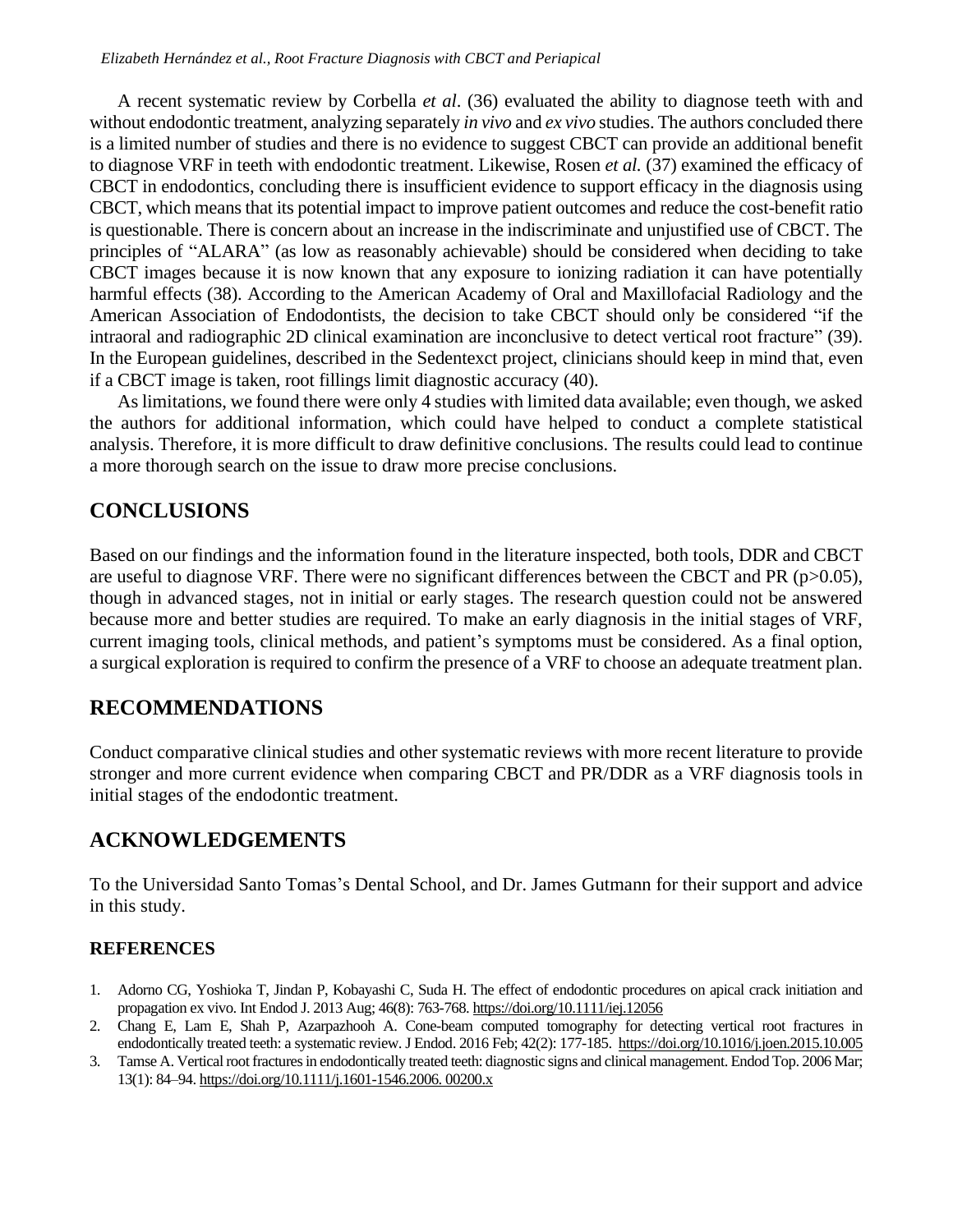- 4. Meister F, Lommel TJ, Gerstein H. Diagnosis and possible causes of vertical root fractures. Oral Surg Oral Med Oral Pathol. 1980 Mar; 49(3): 243-253[. https://doi.org/10.1016/0030-4220\(80\)90056-0](https://doi.org/10.1016/0030-4220(80)90056-0)
- 5. Yoshino K, Ito K, Kuroda M, Sugihara N. Prevalence of vertical root fracture as the reason for tooth extraction in dental clinics. Clin Oral Investig. 2015 Jul; 19(6): 1405-1409. <https://doi.org/10.1007/s00784-014-1357-4>
- 6. Fuss Z, Lustig J, Tamse A. Prevalence of vertical root fractures in extracted endodontically treated teeth. Int Endod J. 1999 Aug; 32(4): 283-286[. https://doi.org/10.1046/j.1365-2591.1999.00208.x](https://doi.org/10.1046/j.1365-2591.1999.00208.x)
- 7. Tsesis I, Rosen E, Tamse A, Taschieri S, Kfir A. Diagnosis of vertical root fractures in endodontically treated teeth based on clinical and radiographic indices: a systematic review. J Endod. 2010 Sep; 36(9): 1455-1458. <https://doi.org/10.1016/j.joen.2010.05.003>
- 8. Eskandarloo A, Asl AM, Jalalzadeh M, Tayari M, Hosseinipanah M, Fardmal J, et al. Effect of time lapse on the diagnostic accuracy of cone beam computed tomography for detection of vertical root fractures. Braz Dent J. 2016 Jan-Feb; 27(1): 16-21. <https://doi.org/10.1590/0103-6440201600455>
- 9. Yiit Özer S, Ünlü G, Deer Y. Diagnosis and treatment of endodontically treated teeth with vertical root fracture: three case reports with two-year follow-up. J Endod. 2011 Jan; 37(1): 97-102[. https://doi.org/10.1016/j.joen.2010.09.002](https://doi.org/10.1016/j.joen.2010.09.002)
- 10. Bernardes RA, De Moraes IG, Húngaro MA, Azevedo BC, De Azevedo JR, Bramante CM. Use of cone-beam volumetric tomography in the diagnosis of root fractures. Oral Surg Oral Med Oral Pathol Oral Radiol Endod. 2009 Aug; 108(2): 270-277. <https://doi.org/10.1016/j.tripleo.2009.01.017>
- 11. Walton RE. Vertical root fracture: factors related to identification. J Am Dent Assoc. 2017 Feb 1; 48(2): 100-105. <https://doi.org/10.1016/j.adaj.2016.11.014>
- 12. Testori T, Badino M, Castagnola M. Vertical root fractures in endodontically treated teeth: a clinical survey of 36 cases. J Endod. 1993 Feb; 19(2): 87-91[. https://doi.org/10.1016/S0099-2399\(06\)81202-1](https://doi.org/10.1016/S0099-2399(06)81202-1)
- 13. Tsesis I, Kamburoǧlu K, Katz A, Tamse A, Kaffe I, Kfir A. Comparison of digital with conventional radiography in detection of vertical root fractures in endodontically treated maxillary premolars: an ex vivo study. Oral Surg Oral Med Oral Pathol Oral Radiol Endod. 2008 Jul; 106(1): 124-128.<https://doi.org/10.1016/j.tripleo.2007.09.007>
- 14. Hannig C, Dullin C, Hülsmann M, Heidrich G. Three-dimensional, non-destructive visualization of vertical root fractures using flat panel volume detector computer tomography: an ex vivo in vitro case report. Int Endod J. 2005 Dec; 38(12): 904-913. <https://doi.org/10.1111/j.1365-2591.2005.01033.x>
- 15. Brady E, Mannocci F, Brown J, Wilson R, Patel S. A comparison of cone beam computed tomography and periapical radiography for the detection of vertical root fractures in non-endodontically treated teeth. Int Endod J. 2014 Aug; 47(8): 735-746. <https://doi.org/10.1111/iej.12209>
- 16. Cobos-Carbó A, Augustovski F. Declaración CONSORT 2010: actualización de la lista de comprobación para informar ensayos clínicos aleatorizados de grupos paralelos. Med Clin (Barc). 2011 Jul 23; 137(5): 213-215. <https://doi.org/10.1016/j.medcli.2010.09.034>
- 17. Higgins JPT, Green S (editors). Cochrane Handbook for Systematic Reviews of Interventions, Version 5.1.0 [updated March 2011]. The Cochrane Collaboration; 2011. Available fro[m www.cochrane-handbook.org](http://www.cochrane-handbook.org/)
- 18. Scottish Intercollegiate Guidelines Network (SIGN). SIGN 50: a Guideline Developer's Handbook. Edinburgh: SIGN; 2015.
- 19. Zamora J, Abraira V, Muriel A, Khan K, Coomarasamy A. Meta-diSc: a software for meta-analysis of test accuracy data. BMC Med Res Methodol. 2006 Jul 12; 6: 31. <https://doi.org/10.1186/1471-2288-6-31.2006;6:1–12>
- 20. Queiroz, PM, Nascimento, HAR, da Paz TDJ, Anacleto, FN, Queiroz FD. Accuracy of digital subtraction radiography in the detection of vertical root fractures. J Endod. 2016 Jun; 42(6): 896-899[. https://doi.org/10.1016/j.joen.2016.03.003](https://doi.org/10.1016/j.joen.2016.03.003)
- 21. Tofangchiha M, Bakhshi M, Fakhar HB, Panjnoush M. Conventional and digital radiography in vertical root fracture diagnosis: a comparison study. Dent Traumatol. 2011 Apr; 27(2): 143-146[. https://doi.org/10.1111/j.1600-9657.2010.00973.x](https://doi.org/10.1111/j.1600-9657.2010.00973.x)
- 22. Metska ME, Aartman IHA, Wesselink PR, Özok AR. Detection of vertical root fractures in vivo in endodontically treated teeth by cone-beam computed tomography scans. J Endod. 2012 Oct; 38(10): 1344-1347[. https://doi.org/10.1016/j.joen.2012.05.003](https://doi.org/10.1016/j.joen.2012.05.003)
- 23. Huang CC, Chang YC, Chuang MC, Lin HJ, Tsai YL, Chang SH, et al. Analysis of the width of vertical root fracture in endodontically treated teeth by 2 micro-computed tomography systems. J Endod. 2014 May; 40(5): 698-702. <https://doi.org/10.1016/j.joen.2013.12.015>
- 24. Neves FS, Freitas DQ, Campos PSF, Ekestubbe A, Lofthag-Hansen S. Evaluation of cone-beam computed tomography in the diagnosis of vertical root fractures: the influence of imaging modes and root canal materials. J Endod. 2014 Oct; 40(10): 1530- 1536.<https://doi.org/10.1016/j.joen.2014.06.012>
- 25. Silva Fuente-Alba C, Molina Villagra M. Likelihood ratio (razón de verosimilitud): definición y aplicación en radiología. Rev Argentina Radiol. 2017 Sep; 81(3): 204-208[. https://doi.org/10.1016/j.rard.2016.11.002](https://doi.org/10.1016/j.rard.2016.11.002)
- 26. Macaskill P, Gatsonis C, Deeks J, Harbord R, Takwoingi Y. Chapter 10: Interpreting results and drawing conclusions. In: Deeks JJ, Bossuyt PM, Gatsonis C (editors). Cochrane Handbook for Systematic Reviews of Diagnostic Test Accuracy Version 1.0. The Cochrane Collaboration, 2010. Available from[: http://srdta.cochrane.org/](http://srdta.cochrane.org/)